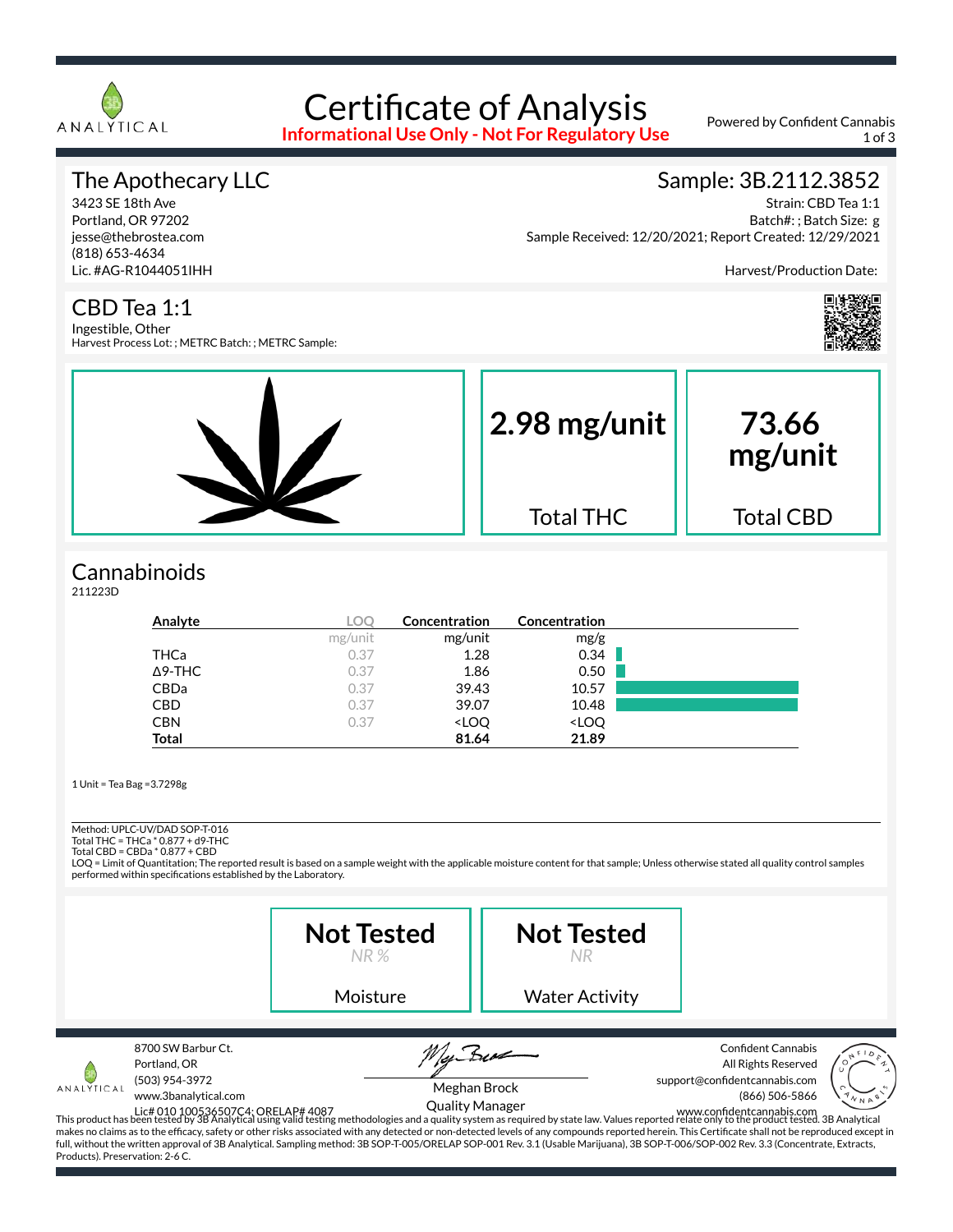

## Certificate of Analysis

**Informational Use Only - Not For Regulatory Use**

Powered by Confident Cannabis 2 of 3

#### The Apothecary LLC

3423 SE 18th Ave Portland, OR 97202 jesse@thebrostea.com (818) 653-4634 Lic. #AG-R1044051IHH

#### Sample: 3B.2112.3852

Strain: CBD Tea 1:1 Batch#: ; Batch Size: g Sample Received: 12/20/2021; Report Created: 12/29/2021

Harvest/Production Date:

## CBD Tea 1:1

Ingestible, Other Harvest Process Lot: ; METRC Batch: ; METRC Sample:

## Quality Control Data

| <b>Analytical Batch ID</b> | QC Sample ID | Assay Name   | <b>QC Category Name</b> |
|----------------------------|--------------|--------------|-------------------------|
| 211223D                    | 211223D-MB   | Cannabinoids | <b>Blank</b>            |
| <b>QC Notes</b>            |              |              |                         |
| None                       |              |              |                         |

| Analyte    | Amount recovered                 | <b>PASS/FAIL</b> |
|------------|----------------------------------|------------------|
| CBDa       | < LOO                            | PASS             |
| CBD        | <b>LOQ</b>                       | PASS             |
| THCa       | < LOQ                            | PASS             |
| <b>CBN</b> | < LOQ                            | PASS             |
| <b>THC</b> | <loo< td=""><td>PASS</td></loo<> | PASS             |



Confident Cannabis All Rights Reserved support@confidentcannabis.com (866) 506-5866



www.3banalytical.com

Lic# 010 100536507C4; ORELAP# 4087<br>This product has been tested by 3B Analytical using valid testing methodologies and a quality system as required by state law. Values reported relate only to the product tested. 3B Analyt makes no claims as to the efficacy, safety or other risks associated with any detected or non-detected levels of any compounds reported herein. This Certificate shall not be reproduced except in full, without the written approval of 3B Analytical. Sampling method: 3B SOP-T-005/ORELAP SOP-001 Rev. 3.1 (Usable Marijuana), 3B SOP-T-006/SOP-002 Rev. 3.3 (Concentrate, Extracts, Products). Preservation: 2-6 C.